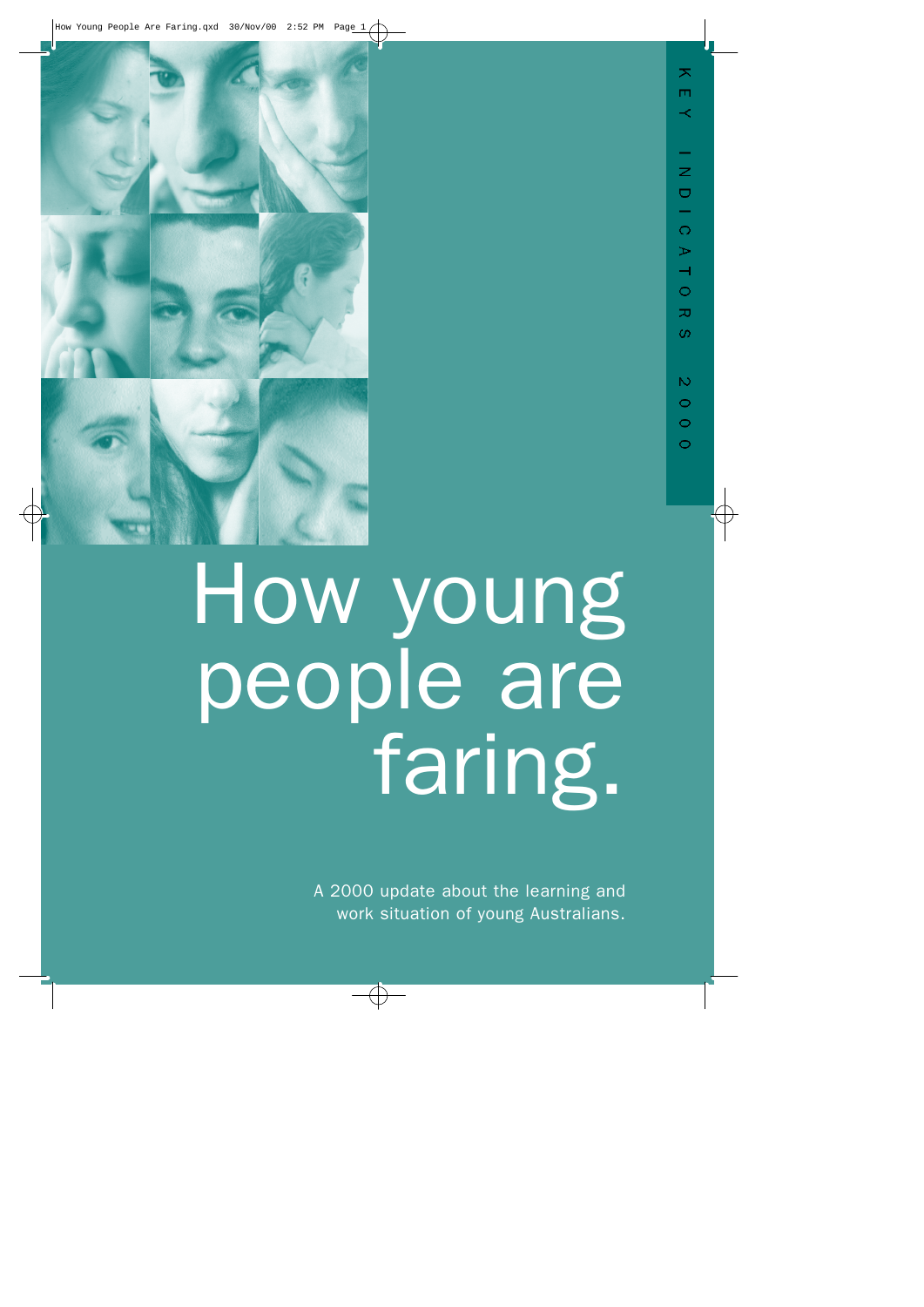# How young people are faring.

D U S S E L D O R P S K I L L S F O R U M

1

N O V E M B E R 2 0 0 0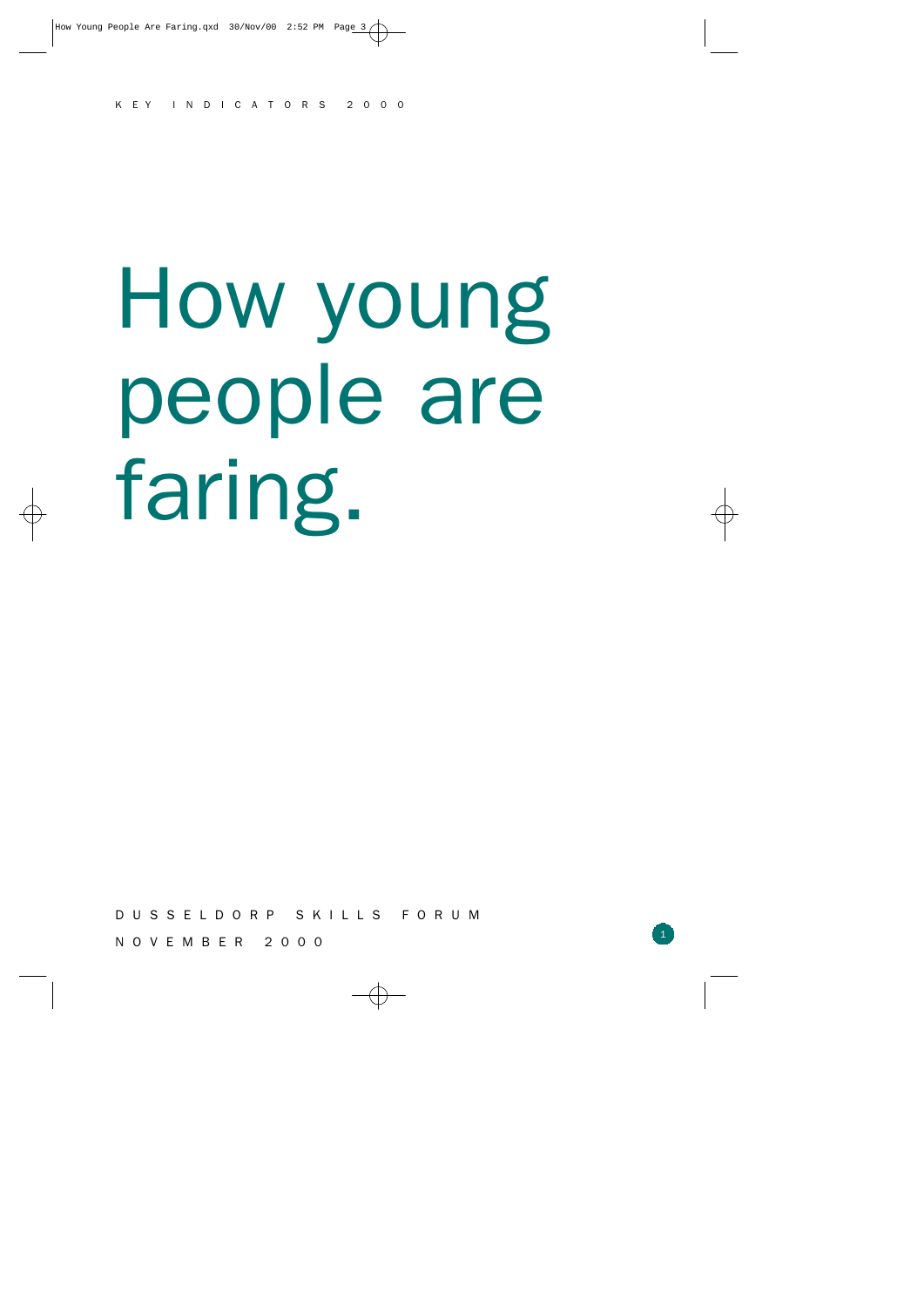The Australian<br>
Referred by the English Company is booming<br>
but how have young<br>
presents for young<br>
presents for the English Company<br>
MATSEM/Smith Family these condit he Australian economy is booming but how have young people fared in the labour market under these conditions? The following report, prepared by Dr Richard Curtain, examines three key indicators of the participation of young people in employment, education and training, based on Australian Bureau of Statistics and OECD data. In particular, this report examines data about those young people currently disconnected from education, training and full-time employment and who, as a result, are less likely to achieve a sustainable livelihood over time.

> The report updates to 2000 the indicators proposed by the Dusseldorp Skills Forum in *Australia's Youth: Reality and Risk* (1998) and revisited in *How young people are faring: key indicators 1999.* It is the latest in the Forum's continuing series on the learning and work circumstances of young Australians.

The analysis shows that the proportion of young people 'at risk' in the labour market has decreased over the last decade. However, official data also demonstrate the stubbornness of the size and nature of the issues facing a substantial number of young people (about one sixth) trying to enter full-time work. Early school-leavers in particular face a number of difficulties in the labour market.

Internationally, Australia performs well in terms of its proportion of tertiary graduates in the adult population. However, in terms of upper secondary school completion, Australia ranks behind most other OECD countries. As many as 17 per cent of 19 year olds have not attained a minimum level of education necessary to compete in today's demanding labour market. The gap between the education haves and have-nots is a major challenge to Australian governments and education providers.

The importance of education and training arrangements for young people has recently been reinforced by the findings of the joint NATSEM/Smith Family study of poverty in Australia (Harding A. and Szukalska A., *Financial Disadvantage in Australia. 1999: The Unlucky Australians?* Sydney, 2000) showing that the risk of poverty for Australians without post-school qualifications is twice that of those with such qualifications. Those most at risk of poverty are no longer groups such as single parents and the aged, the position of younger single Australians who have left their parents has become perilous, with almost one-third of them being in poverty.

This year's update also features a special essay, using the limited available official data, on the changing nature of young people's participation in employment-based training. In particular, the older age and lower skill profile of New Apprentices compared with five years previously is highlighted. Some reasons for these changes in the target groups served by the New Apprenticeship are presented. The need for more comprehensive measures of the effectiveness of government assistance available to young people beyond initial education is emphasised.

Jack Dusseldorp Chair, Dusseldorp Skills Forum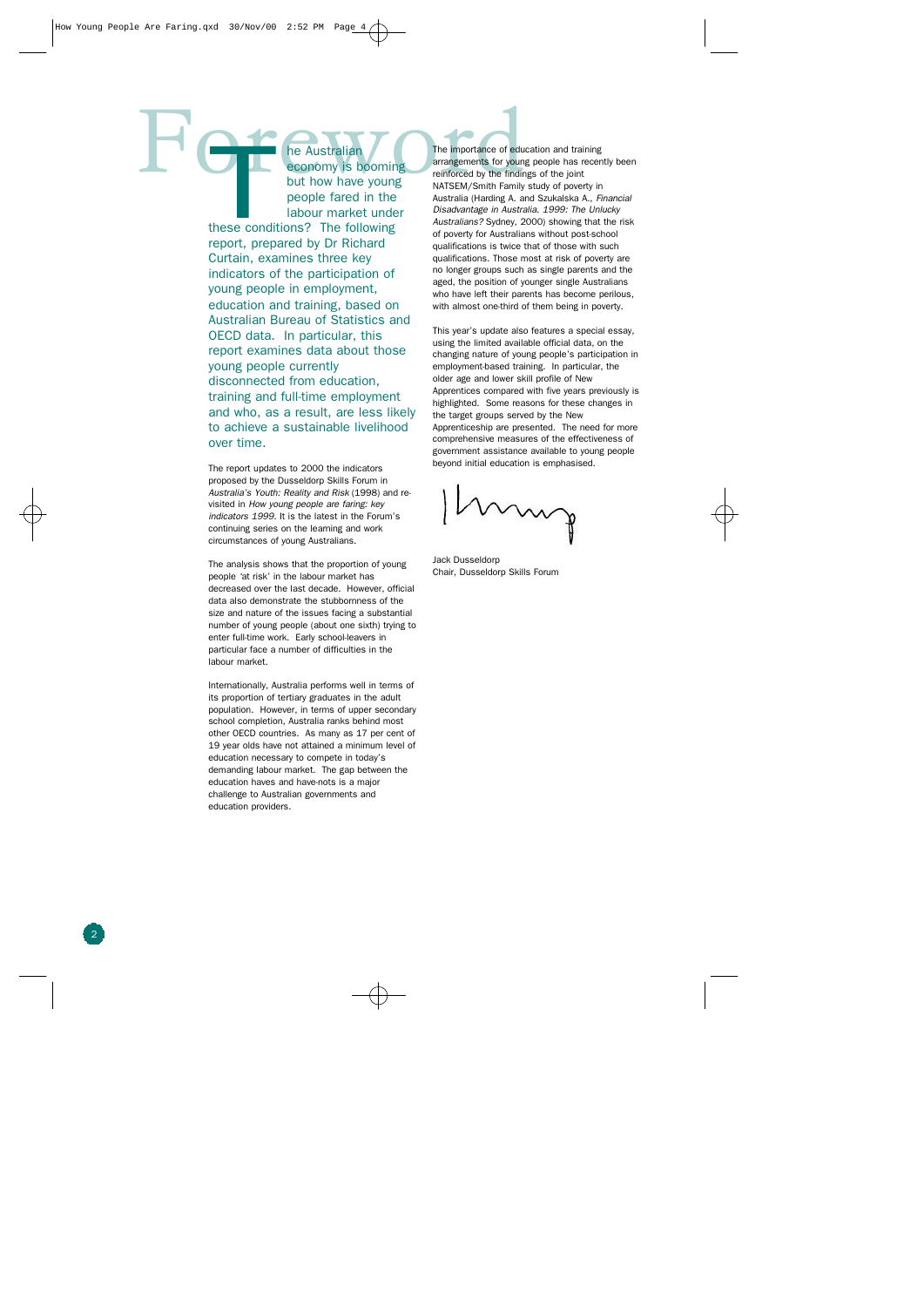## Introduction City n

Australia is achieving its lowest unemployment levels in more than a decade. In these highly favourabl e labour market conditions, how are young people faring? The focus of this report is on 15 to 24 yearolds and examines local and international data to throw some light on their transition from full-time education to full-time work.<sup>2</sup> Specific attention is given to those young people who are not in education and not in full-time work as a means of identifying those most 'at risk'. We also take a snapshot view of changes over time in young peoples' labour market participation. As part of this examination we also compare how young people in Australia fare with other OECD countries in terms of labour market and education outcomes.

The core of the report discusses three main indicators:

Indicator One: Proportion of the population aged 15 to 19 years not in full-time education and not in full- time employment.

Indicator Two: Ratio of the unemployment rate among 15 to 24 year olds to the unemployment rate among 25 to 54 year olds.

Indicator Three: Proportion of the population aged 20 to 24 years who have completed Year 12 or a post-secondary qualification.

Moving from education to work for many young people is not a single step of leaving the educational system and entering the world of work. The transition process can extend for some time with neither an obvious starting point or a clearly defined end. Several steps forth and back between education and work are likely for many. Young people may be engaged in job search and waiting times, involuntary unemployment or chosen time off for leisure, travel or other activities. The complexity of what is happening, therefore, cannot be captured in a single statistic such as the youth unemployment rate. Indeed over-reliance on this measure has hampered a deeper understanding of the nature of the difficulties experienced by young people.

A better way is to use the concept of risk to help us identify those young people who are more vulnerable than others in encountering prolonged difficulties in finding and sustaining stable employment. The 'at risk' group is defined as those young people who are:

- . not studying and
- . in part-time work, or
- . who are actively looking for work (the unemployed), or
- . those not in work and not considered as actively seeking work (not in the labour force).

Active engagement in education, employment and training is a key ingredient in reducing the risk of young people not making a successful transition from education to full-time work. The Australian Council for Educational Research's (ACER) longitudinal youth survey has found that those whose principal activity in the first post-school year was either part-time work, being unemployed, or outside the labour force were much less likely over their first seven post-school years in total to make a successful transition to full-time employment.<sup>3</sup> These findings are confirmed by other longitudinal data on young people.<sup>4</sup>

Notes are on page 15.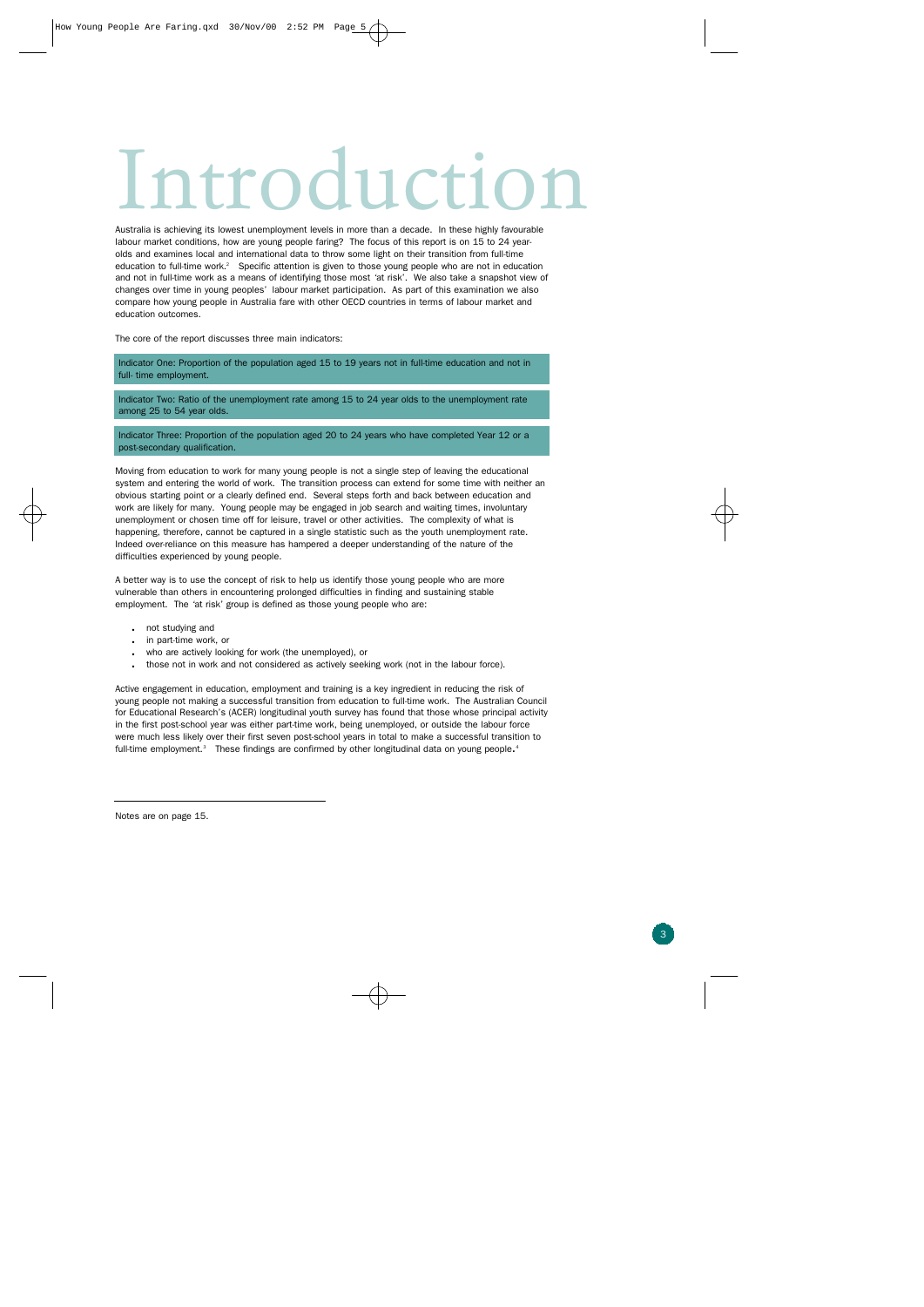#### Indicator One

he proportion of the population aged 15 to 19 years not in full-time education and not in full-time employment. T

Most teenagers are still full-time students; however, in May 2000, just under a third of 15 to 19 year olds were not in full-time education (see Table 1). Of these, only just over a half were in full-time work and the remainder, representing 14.4 per cent of all 15 to 19 year olds, (13.4 per cent for males and 15.5 per cent for females) were 'at risk' or prone to experiencing major difficulties in their transition to full-time work (see the shaded cells in Table 1). This represented 194,000 teenagers.

The good news is that the longer-term trend in the size of the 15 to 19 year old 'at risk' group is clearly downward from a high point of 17.1 per cent in May 1992 (see Table A1 in Attachment 1). However, this trend could be bottoming out as the May 2000 'at risk' proportion is virtually the same as for May 1999 (see Diagram 1).

|                                   |                      |                   |            | In full-time education           |               | Not in full-time education |                   |                |                                  |               | Total |
|-----------------------------------|----------------------|-------------------|------------|----------------------------------|---------------|----------------------------|-------------------|----------------|----------------------------------|---------------|-------|
| Age<br>group<br>work<br>15-19 yrs | Full<br>time<br>work | Part time<br>work | Unemployed | Not in<br>the<br>labour<br>force | Sub-<br>total | Full<br>time<br>work       | Part time<br>work | oyed<br>Unempl | Not in<br>the<br>labour<br>force | Sub-<br>total |       |
| Males                             | 0.6                  | 20.7              | 5.7        | 39.0                             | 66.0          | 20.6                       | 5.7               | 4.3            | 3.4                              | 34.0          | 100   |
| Females                           | 0.2                  | 30.2              | 5.2        | 36.2                             | 71.8          | 12.7                       | 7.0               | 4.3            | 4.2                              | 28.2          | 100   |
| Total                             | 0.4                  | 25.3              | 5.5        | 37.6                             | 68.8          | 16.7                       | 6.3               | 4.3            | 3.8                              | 31.2          | 100   |

#### **Table 1: Education and labour market status of youth aged 15 to 19 years, Australia, May, 2000, per cent**

Source: Derived from Labour Force Australia, May, 2000, Cat 6223.0, Table 11.

**Diagram 1: The proportion of all young people aged 15 to 19 years not in fulltime education or full-time work, Australia, May 1988 to May 2000**



Source: Labour Force Australia, specified years, ABS Catalogue No 6203.0, see Table A1 in Attachment A. The 'at risk' group varies considerably by year of age - reflecting the ending of compulsory schooling at age 15 - and Table 2 shows the age specific pattern for May 1999 and May 2000. 5 A quarter or so of young people, at the age at which they are finishing secondary school (ages 17-19 years), are either choosing not to enter the full-time labour market or are experiencing real difficulty landing a full-time job. The difficulties are real - full-time jobs for non-students 15 to 19 year olds have fallen from 233,200 in May 1995 to 225,300 in May 2000. 6 Job growth in recent years has largely benefited those aged 25 years and over to a much greater extent than young people.

4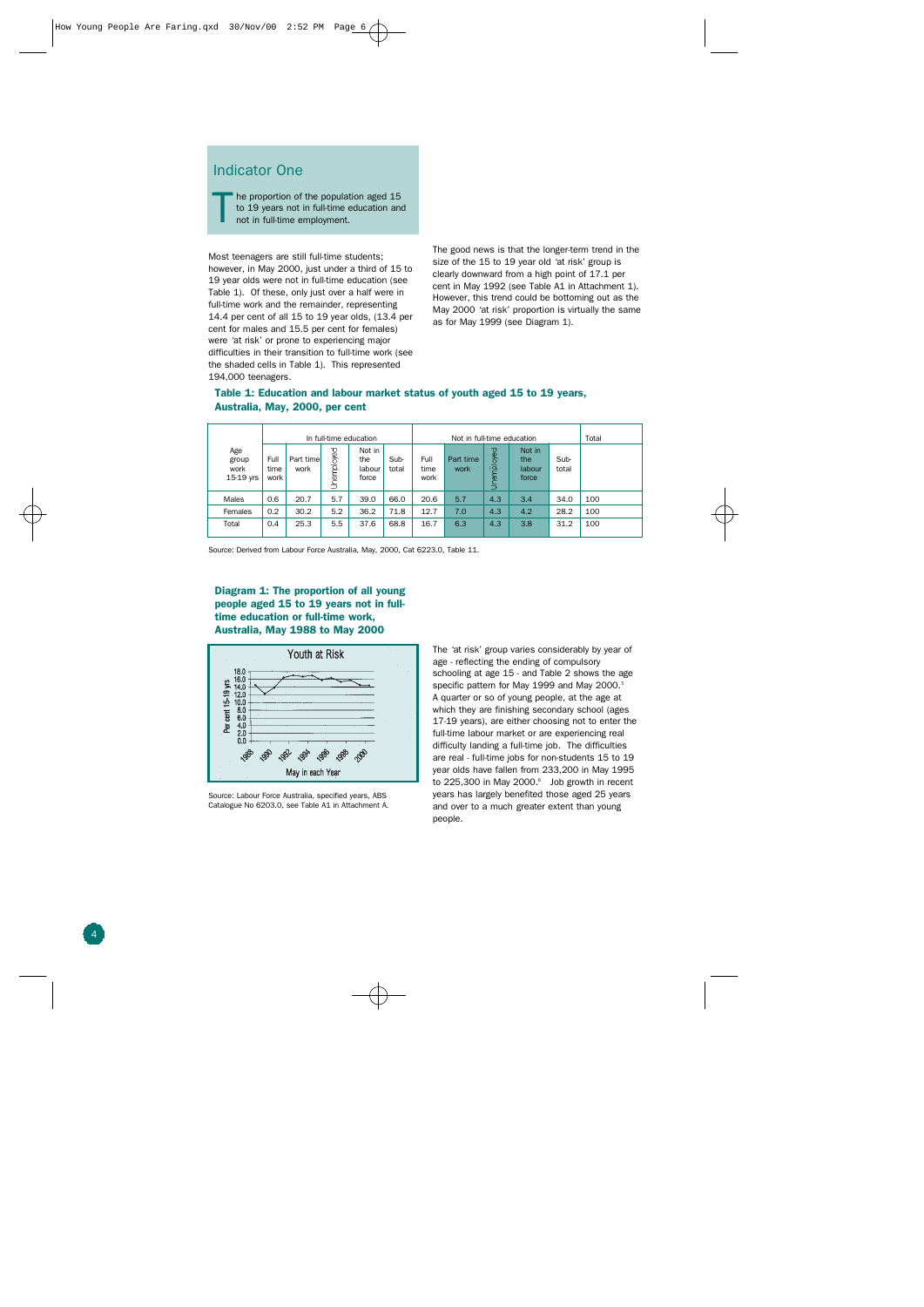**Table 2: Proportion at each age of 15 to 19 year olds who are not in full-time education or full-time work, Australia, May 1999 and 2000, per cent**

| Age       | 1999 | 2000 |
|-----------|------|------|
| 15        | 2.9  | 2.3  |
| 16        | 6.7  | 8.4  |
| 17        | 13.4 | 11.3 |
| 18        | 23.7 | 26.3 |
| 19        | 26.2 | 23.6 |
| 15-19 yrs | 14.5 | 14.4 |

Source: Derived from Labour Force Australia, May, 2000, Cat 6223.0, Table 11.

The proportion of teenagers 'at risk' varies greatly by where they live (see Table 3). Tasmania and Queensland have the highest proportions of teenagers 'at risk' (17 per cent) while Victoria has the lowest proportion (11 per cent). The size of the 'at risk' group in New South Wales offers an insight into the difficulties young people face even in good labour market conditions. Despite record employment growth in the lead up to the Olympics (with an overall unemployment rate of 5.6 per cent in May 2000), NSW still has 14.8 per cent of teenagers not in full-time education or full-time work.

#### **Table 3: The proportion of young people aged 15 to 19 years not in full-time education or full-time work for each State & Territory, May 1999 and 2000, per cent**

| 1999 | 2000   |
|------|--------|
|      |        |
| 13.5 | 14.8   |
| 11.7 | 11.3   |
| 18.0 | 16.9   |
| 15.9 | 14.0   |
| 16.0 | 14.4   |
| 17.1 | 17.0   |
| 26.2 | $\ast$ |
| 8.5  | 11.7   |
|      |        |

Source: Labour Force, Teenage Employment and Unemployment, Unemployment, Australia, Preliminary - Data

Report ABS Catalogue 6202.0.40.001, May 2000. denotes cell sizes too small to be reliable.

#### *What happens to young people when they leave secondary school?*

The most recent information about the destinations of students relates to 15 to 24 year olds leaving school in 1998 and shows their destinations in May 1999 (see Table 4). Two key points are worth noting. The likelihood of going onto further education varies greatly according to what year of secondary schooling completed. Nearly three quarters (73 per cent) of Year 12 leavers went onto higher education, TAFE (including New Apprenticeships) or other form of further education compared to just over a third of Year 10 leavers and under a half of Year 11 leavers.

The second key point is that many early school leavers not-in-education are also not in full-time work (39 per cent of Year 10 leavers and 30 per cent of Year 11 leavers). Overall, a fifth (20 per cent) of 1998 secondary school leavers five months later are in part-time work, unemployed or not-in-the-labour force.

#### **Table 4: Education and labour market destinations of persons aged 15 to 24 who have left school (a): highest year of school completed, Australia, May 1999**

|                                                     | In 1998   |         |                     |  |  |
|-----------------------------------------------------|-----------|---------|---------------------|--|--|
| Destination                                         | Completed |         | Completed Completed |  |  |
|                                                     | Year 10   | Year 11 | Year 12             |  |  |
| Attending an education institution in May 1999      |           |         |                     |  |  |
| Higher education                                    | 0.9       | 2.4     | 48.2                |  |  |
| TAFF                                                | 30.5      | 32.0    | 20.2                |  |  |
| Other*                                              | 5.0       | 10.9    | 4.1                 |  |  |
| Not attending education institution in May 1999 and |           |         |                     |  |  |
| in FT work                                          | 24.4      | 24.8    | 11.0                |  |  |
| in Pt work                                          | 14.4      | 9.4     | 8.8                 |  |  |
| Unemployed                                          | 13.1      | 17.2    | 4.5                 |  |  |
| Not in LF                                           | 11.7      | 3.3     | 3.2                 |  |  |
| Total percent                                       | 100.0     | 100.0   | 100.0               |  |  |
| N                                                   | 44,300    | 33,100  | 192,800             |  |  |

Source: Derived from Transition from Education to Work Australia May 1999, Table 16. ABS Cat 6227.0 \* "Other" includes business colleges, industry skills centres and Other educational institutions.

There was little difference in the relative proportion of 'at risk' school leavers in 1997 and 1998 (see Table 5), although in absolute terms there was a notable decrease, (from 116,700 to 98,400). The poor labour market prospects for early secondary school leavers not in further education compared with Year 12 completers in both years is clearly evident.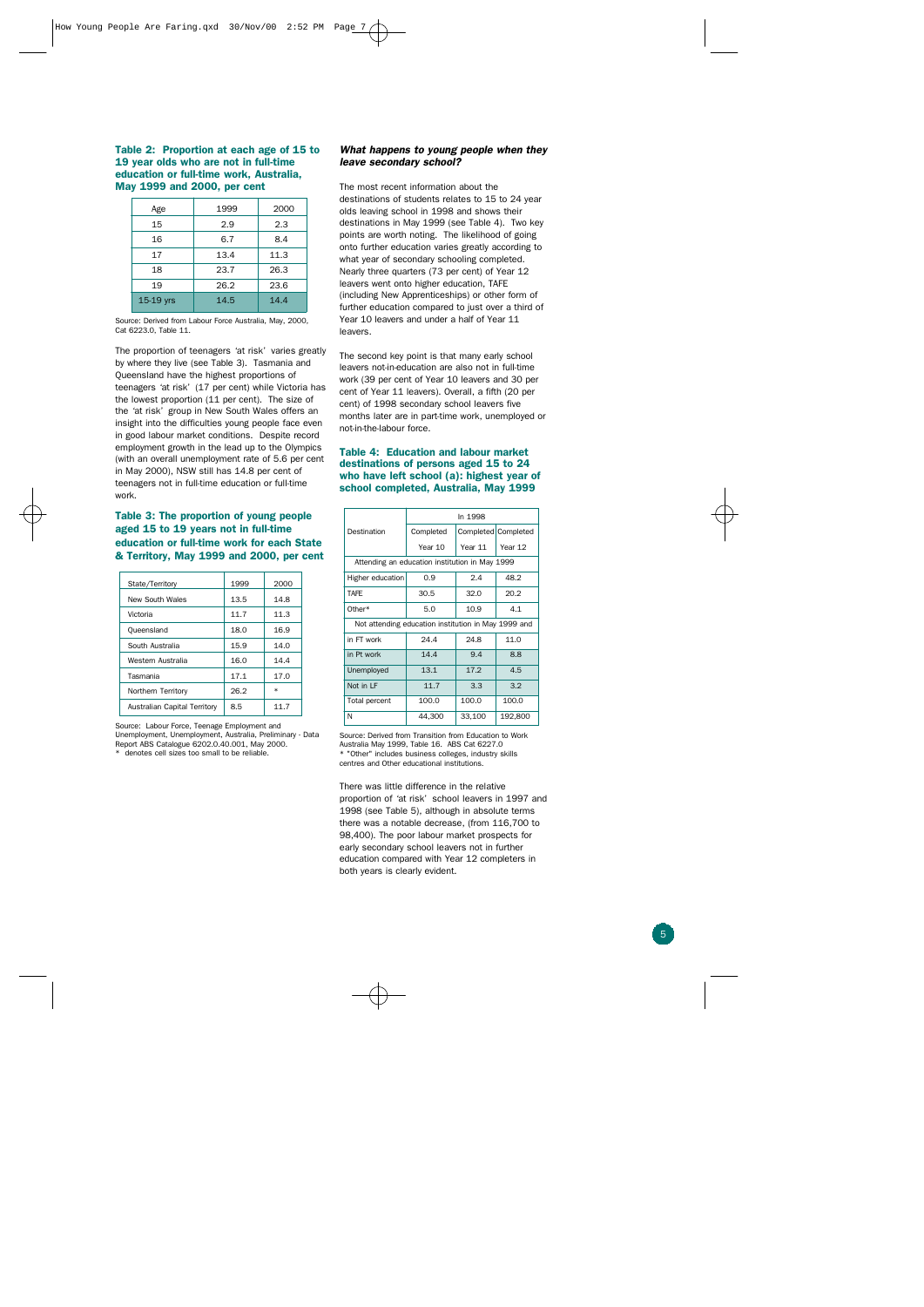| May  | Completed<br>Year 10 | Completed<br>Year 11 | Completed<br>Year 12 | Other<br>Year<br>Attended | Total | N       |
|------|----------------------|----------------------|----------------------|---------------------------|-------|---------|
| 1997 | 38.6                 | 32.2                 | 17.1                 | 12.0                      | 100.0 | 116,700 |
| 1998 | 39.8                 | 30.4                 | 16.8                 | 13.0                      | 100.0 | 98,400  |

#### **Table 5: Secondary school leavers aged 15 to 24 'at risk' : ie not in further education and in part-time work, unemployed or not-in-the-labour force in May 1998 and May 1999**

Source: Derived from Transition from Education to Work Australia May 1998 &1999, Table 16. ABS Cat 6227.0 Young adults (20 to 24 year olds).

#### *Young adults (20 to 24 year olds)*

Table 6 shows the education and labour market status of young people aged 20 to 24 years for May 2000. Nearly four-fifths of this age group have left full-time education. However, only just over a half of this age group (54 per cent) are in full-time work. As many as a quarter of the age group are not in fulltime education or in full-time work. Compared with teenagers, young people aged 20 to 24 years are more likely to be unemployed, in part-time work and not-in-the-labour force (compare with Table 1). Between May 1995 and May 2000, the number of full-time jobs held by non-students aged 20 to 24 years fell by 8.5 per cent from 802,900 to 734,600.

#### **Table 6: Education and labour market status of young adults aged 20 to 24 years, Australia, May, 2000, per cent**

|                              |                      | In full-time education<br>Not in full-time education |            |                                  |              |                      | Total                |            |                                  |               |     |
|------------------------------|----------------------|------------------------------------------------------|------------|----------------------------------|--------------|----------------------|----------------------|------------|----------------------------------|---------------|-----|
| Age<br>group<br>20-24<br>yrs | Full<br>time<br>work | Part<br>time<br>work                                 | Unemployed | Not in<br>the<br>labour<br>force | Sub<br>total | Full<br>time<br>work | Part<br>time<br>work | Unemployed | Not in<br>the<br>labour<br>force | Sub-<br>total |     |
| <b>Males</b>                 | 0.5                  | 8.5                                                  | 1.0        | 9.1                              | 19.2         | 61.3                 | 7.1                  | 7.8        | 4.7                              | 80.8          | 100 |
| Females                      | 0.9                  | 11.2                                                 | 1.6        | 8.8                              | 22.4         | 46.8                 | 13.0                 | 5.6        | 12.2                             | 77.6          | 100 |
| Total                        | 0.7                  | 9.8                                                  | 1.3        | 8.9                              | 20.7         | 54.2                 | 10.0                 | 6.7        | 8.4                              | 79.3          | 100 |

Source: Derived from Labour Force Australia, May, 2000, Cat 6223.0, Table 12.

Because of the high proportion of young adults who are 'not-in-the-labour force' for positive reasons (caring for children, household duties and so on), a more accurate measure of risk needs to be derived by looking more closely at those not in education who are looking for work or otherwise want to work. <sup>7</sup> A narrower definition suggests that 24 per cent of young women may be 'at risk' and 17 per cent of young men (see Table 7). 8 This represents 214,000 young adults. Compared to May 1999, the proportion of young

adult women 'at risk' has lessened slightly while the size of the 'at risk' group of young adult men has remained basically the same.

**Table 7: Proportion of young people, aged 20-24 years, not in full-time education who are unemployed, in parttime work or not in the labour force who are estimated to be looking for or wanting work and are available to work (marginally attached), May 2000, per cent**

| Gender  | Part time<br>employed | Jnemployed | Not in the<br>labour<br>force but<br>wanting to<br>work | Total |
|---------|-----------------------|------------|---------------------------------------------------------|-------|
| Males   | 7.1                   | 7.8        | 1.7                                                     | 16.5  |
| Females | 13.0                  | 5.6        | 5.0                                                     | 23.5  |

Source: Labour Force Australia, May 2000 ABS Cat 6203.0 and marginally attached, September 1999.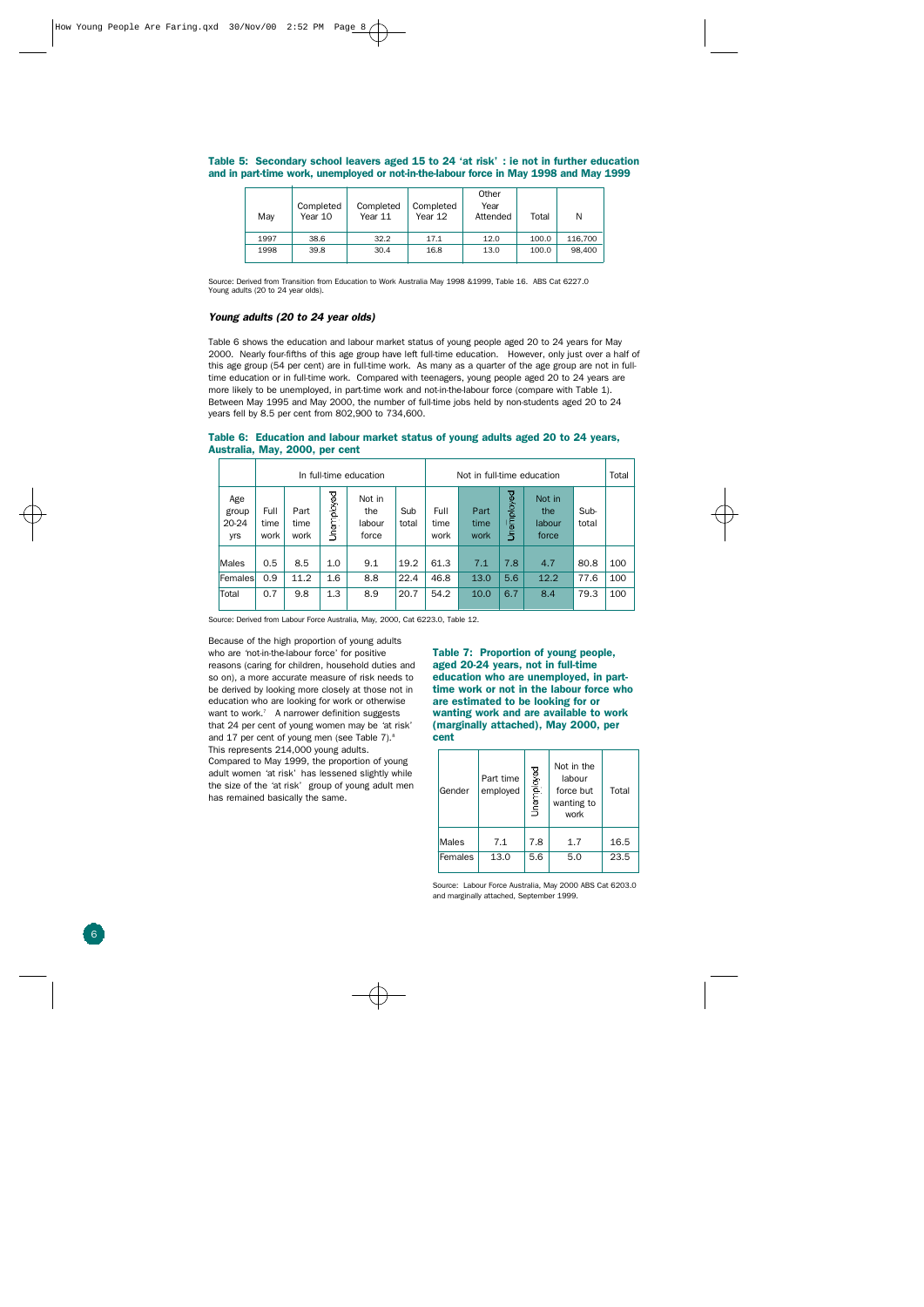#### Indicator Two

he ratio of the unemployment rate among 15 to 19 year olds to the rate among 25 to 54 year olds. T

One measure of a 'youth friendly' labour market is the ratio of unemployed young people to prime age unemployed adults. <sup>9</sup> Table 8, using full year OECD data for 1999, shows that Australians aged 15 to 24 years have two and a half times (2.5) the level of unemployment recorded by adults aged 25 to 54 years. This places Australia in the middle range of countries. Australia's ratio and ranking has not changed significantly in the past two years.

What causes countries to have youth friendly labour markets has little to do with the overall level of unemployment in that country. Countries such as Norway and the United States have labour markets that are performing well with low unemployment rates but nevertheless have high ratios of unemployed young people to adult unemployed. On the other hand, young people fare well in countries with strong apprenticeship systems such as Germany and Austria despite a high overall level of unemployment. This suggests that overall employment growth is insufficient to help young people and that effective mechanisms to underpin the transition from education to work are also important. Economic growth alone will not solve the problems faced by young people on entering the labour market, especially for those young people who are vulnerable due to their lack of education or other social disadvantages.

#### **Table 8: Ratio of the unemployment rate for 15 to 24 year olds compared to the unemployment rate for 25 to 54 year olds, 1999**

| <b>OECD Country</b>   | <b>Ratio</b> |
|-----------------------|--------------|
| Germany               | 1.1          |
| Austria               | 1.3          |
| Ireland               | 1.6          |
| Mexico                | 1.9          |
| Hungary               | 2.0          |
| Spain                 | 2.0          |
| Switzerland           | 2.1          |
| Canada                | 2.2          |
| Portugal              | 2.2          |
| <b>Czech Republic</b> | 2.3          |
| Sweden                | 2.3          |
| Denmark               | 2.3          |
| Japan                 | 2.3          |
| <b>Australia</b>      | 2.5          |
| Korea                 | 2.5          |
| Turkey                | 2.5          |
| France                | 2.5          |
| Netherlands           | 2.5          |
| United Kingdom        | 2.5          |
| New Zealand           | 2.5          |
| Finland               | 2.6          |
| Poland                | 2.8          |
| Belgium               | 3.1          |
| <b>United States</b>  | 3.1          |
| Italy                 | 3.5          |
| Norway                | 4.0          |

Source: OECD Annual Labour Force Statistics, 1999.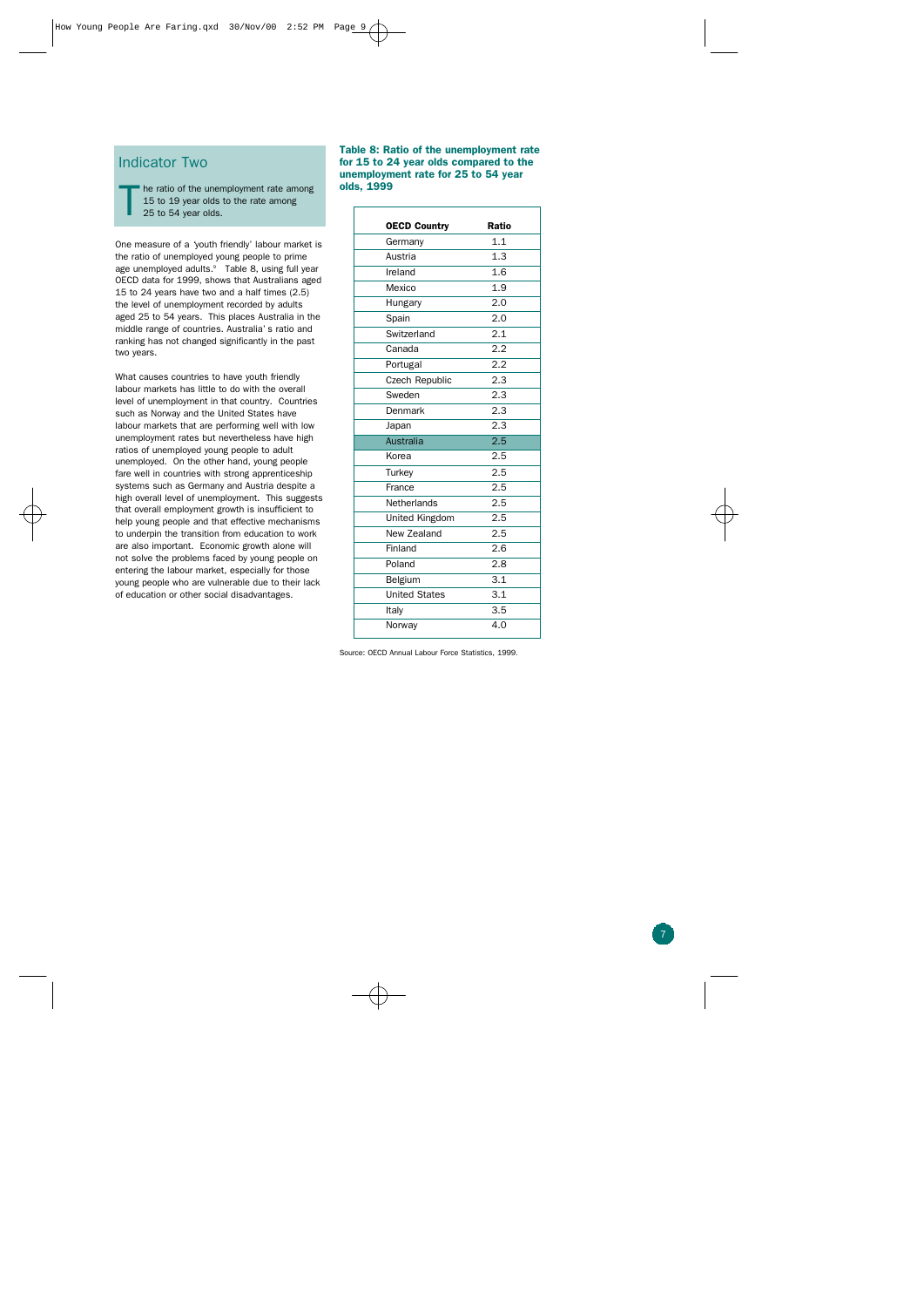#### Indicator Three

he proportion of the population aged 20 to 24 years who have completed Year 12 or a post-secondary qualification. T

Most young people complete their full-time education between the ages of 20 and 24 years. Therefore the proportion of this age group that has completed Year 12 or holds a post school qualification is an important indicator of young people's capacity to compete in demanding labour markets. In many OECD countries this is regarded as the basic required level of educational attainment.

The proportion of young Australian adults aged 20 to 24 years with Year 12 completed or a post school qualification in May 1999 is 84 per cent. The longer-term trend from 1994 fluctuates somewhat but overall the pattern appears to be one of increasing educational attainment for young people (see Table 9).

#### **Table 9: Proportion of 20 to 24 year olds that have completed Year 12 (or equivalent highest level of secondary school) or have a post school qualification, 1994 to 1999**

| Year | Per cent |
|------|----------|
| 1994 | 74.0     |
| 1995 | 78.1     |
| 1996 | 80.4     |
| 1997 | 78.8     |
| 1998 | 82.4     |
| 1999 | 83.5     |

Those who have not completed Year 12 but who are still in education (secondary or tertiary) in the year of the survey are included.

Source: Transition from Education to Work Australia, specified years ABS Catalogue No 6227.0, Table 14 (1994), Table 15 (1995), Table 10 (1996, 1997, 1998).<sup>10</sup>

#### *Targets for post-compulsory education*

Commonwealth and State Governments in 1991 set targets for post-compulsory education and training attainment for 19 and 22 year olds by the year 2001 (the Finn targets).<sup>11</sup> However, the most recent data available indicate that these targets are not likely to be met.

The first target is that by 2001, 95 per cent of 19 year olds are to be either:

- participating in Year 12, or
- . completed Year 12, or
- . completed Years 10 or 11 and participating in or completed some formally recognised education and training.

By May 1999 only 83 per cent of 19 year olds had attained these goals. $12$  This means that 17 per cent of 19 year olds have not attained a minimum level of education necessary to be competitive in today's labour market over the long-term.

The second target is that by 2001, 60 per cent of 22 year olds are to be participating in education and training programs that lead to what is generally regarded as a qualification to denote a skilled worker. This refers to attainment of at least an AQF Level 3 qualification, or participating in or have completed higher education studies such as degrees or diplomas. May 1999 data show that only 50 per cent of 22 year olds had or were still studying to reach this level.<sup>13</sup>

The proportion of 15 to 64 year old Australians who have post-school qualifications has not improved markedly over time, only increasing from 46 per cent to 50 per cent between 1993 and 1999. Australia ranks a lowly 19th out of 28 OECD countries for those who have completed upper secondary school. More positively, Australians with degrees have increased from 12 to 18 per cent of the population aged 15 to 64 years over this period. However, at a more basic level of education attainment, Australia, compared with other major OECD countries, fails to equip a significant proportion of its young people with a threshold qualification to enable them to survive in more demanding labour markets (see Table A2 in Attachment 2).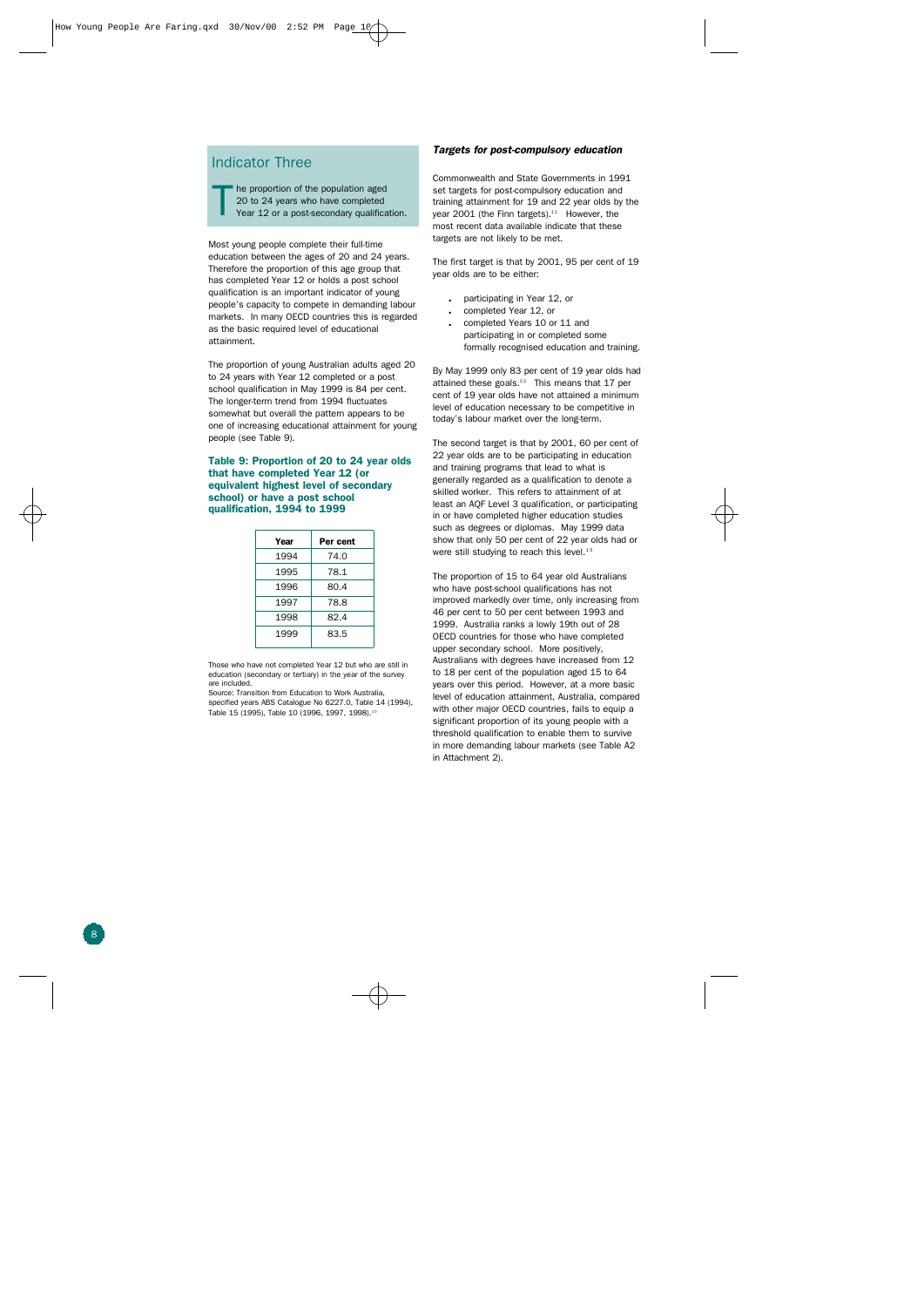### Feature Essay. New Apprenticeships and Young People*.*

#### **Introduction**

Between June 1995 and June 2000, the number of New Apprentices increased over fourfold from 64,000 to 275,000 apprentices and trainees in training.<sup>15</sup> The following analysis uses administrative data on the age and occupations of New Apprenticeship commencements to identify two key trends in the programs: first, the age groups served and second, the skill levels of the entry level training. However, the publicly available information on a number of aspects of the performance and effectiveness of New Apprenticeships is limited or non-existent. There is a strong case for government to provide much more detailed performance information on outcomes for New Apprentices, similar to that now provided for the vocational education and training sector.

#### **What are New Apprenticeships?**

New Apprenticeships are employment-based, entry-level, structured training arrangements based on a contract of training between an employer and an employee, with the employee engaged under special employment conditions. Federal and State governments provide incentives for employers to take on New Apprentices and in turn the employer agrees to release the New Apprentice for formal training delivered usually delivered off the job. Government funds the offthe-job formal training component.

While 'New Apprenticeships' is the generic term the Commonwealth Government has given to both apprenticeships and traineeships, some States and Territories still use the terms 'apprentices' and 'trainees'. These differences reflect different administrative arrangements from the past: apprenticeships were regarded as the responsibility of State and Territory governments and traineeships were created and funded by the Commonwealth government. The Commonwealth has sought to streamline administrative procedures to make it easier to promote apprenticeships and traineeships as one generic product and for employers to take on New Apprentices.

The Commonwealth Government's website indicates that New Apprenticeships are specifically aimed at young people.

> *New Apprenticeships combine practical work with structured training to give young people a nationally recognised qualification and the experience they need to get the job they want. 1 6*

#### *Declining youth share*

The most significant change in the profile of New Apprentices is the decline in the share of the places held by young people. People aged 19 years and under accounted for only 37 per cent of all commencements at June 2000 compared with 71 per cent of apprentices and traineeship commencements at June 1995. Nearly a third of commencements (32 per cent) in the year to June 2000 are aged 25 years and over (see Table 1). In March 2000, 10 per cent of all commencements went to persons aged 45 years and over, compared with only a 0.5 per cent share in June 1995.

#### **Table 1: Age profile of New Apprentice commencements, 1999 and 2000**

| Age group   | June 30<br>1999<br>per cent | June 30<br>2000<br>per cent |
|-------------|-----------------------------|-----------------------------|
| 19 & under  | 37.3                        | 36.7                        |
| 20-24 yrs   | 31.5                        | 31.3                        |
| 25 plus yrs | 31.2                        | 32.0                        |
| Total       | 100.0                       | 100.0                       |
| N           | 254.78                      | 275.64                      |

Source: NCVER Australian Apprentice and Trainee Statistics - April to June quarter, 2000, Volume 6, No 2, Table 1.

Young people aged 19 years and under have increased their take up of New Apprenticeships in absolute terms from 42,000 to 72,000 commencements over the five-year period to 30 June 1999, a 70 per cent increase (see Table 2). However, other age groups have increased their numbers at much faster rates. The primary reason for the decline in 'youth share' over this period is the extension of access to New Apprenticeships to other age groups.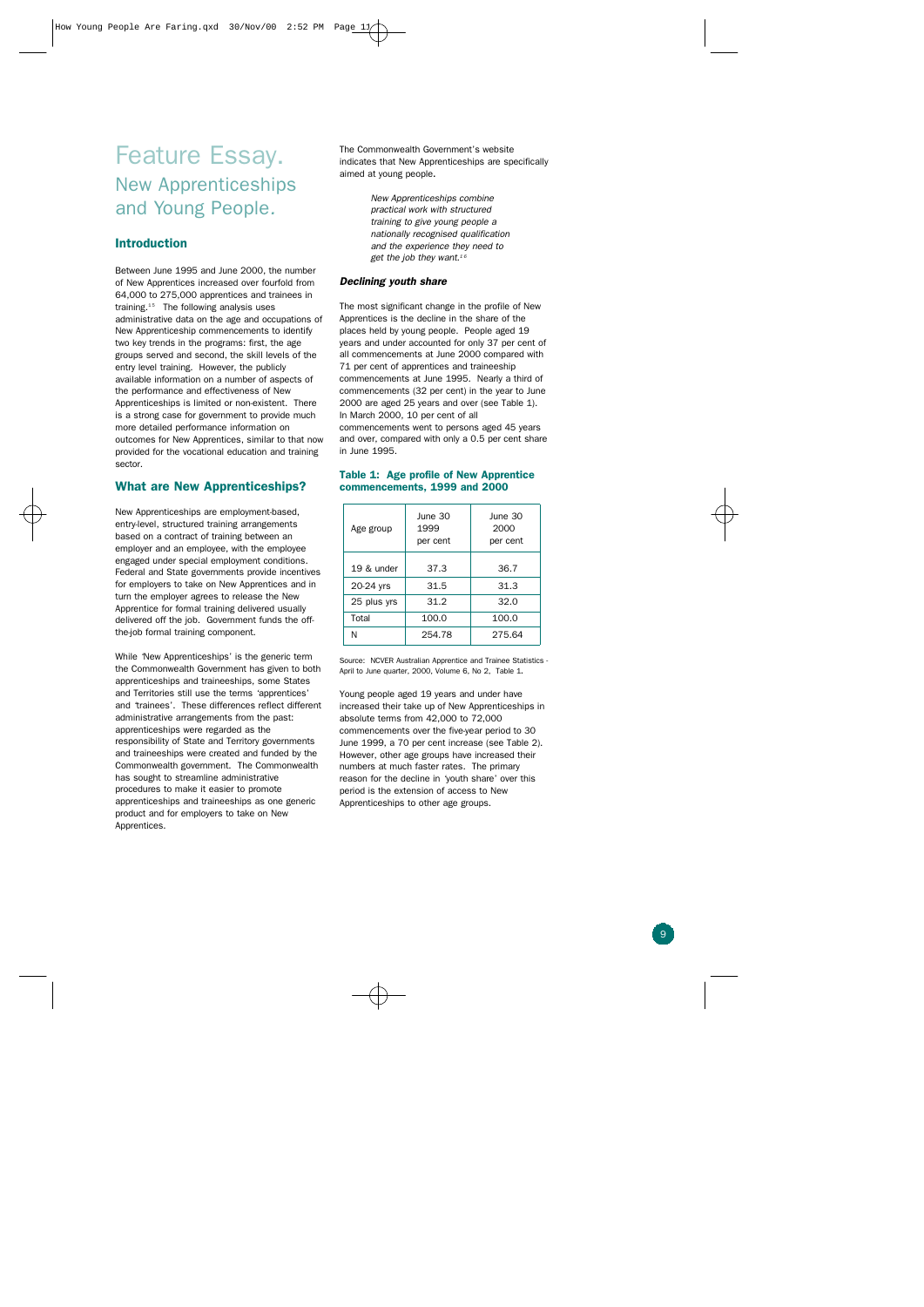#### **Table 2: Apprentice and Traine e Commencements 1994/95 & 1998/9 9 by broad age group and percentag e chang e**

| Age group      | 1994/95 | 1998/99 | Per cent<br>change |
|----------------|---------|---------|--------------------|
| 19 yrs & under | 42.431  | 72,094  | 69.9               |
| 20 to 24 yrs   | 13,037  | 43,179  | 231.2              |
| 25 to 44 yrs   | 4,171   | 59,580  | 1328.4             |
| 45 yrs & over  | 316     | 20.103  | 6261.7             |
| Total          | 59,955  | 194,956 | 225.2              |

#### Source: NCVER Australian Apprentice and Trainee Statistic s collection 23 (March quarter 2000) .

The continuing importance of New Apprenticeship s in maintaining employment options for youn g people is shown by an increase in the proportio n of New Apprenticeship (non-student) teenagers i n full-time employment from 18 to 28 per cent since June 1994. Over the same period th e participation rate for young adult non-full-tim e students aged 20 to 24 years in Ne w Apprenticeships has increased from 2 to 6 pe r cent . 17

#### *Changing nature of New Apprenticeships*

It is not possible to distinguish betwee n apprentices and trainees at a national level because the administrative data available at thi s level now treats them as a combined category . However, data on apprentices and trainees ar e available separately for Victoria (see Table 3) . While two-thirds of commencing apprentices i n Victoria in 1999 are aged 19 years and under , only 28 per cent of trainees are in the same age group. While 93 per cent of commencin g apprentices are aged 24 years and under, only 5 7 per cent of trainees are in the same age group . The older age profile of trainees is partly th e result of the high proportion of existing employee s (26 per cent) among the commencing trainees i n 1999. These existing employees who becam e trainees had an average age of 35.8 years a t commencement . 18

#### **Table 3: Apprentice and traine e commencements by age group, Victoria, 199 9**

| Age               | Apprentices | <b>Trainees</b> |
|-------------------|-------------|-----------------|
| $19$ and<br>under | 68.4        | 27.8            |
| 20-24             | 24.6        | 28.8            |
| 25-44             | 6.8         | 34.3            |
| 45 and<br>over    | 0.2         | 9.1             |
| Total             | 100         | 100             |
| N                 | 11,859      | 33.963          |

Source: Derived from Trends in Apprenticeships an d Traineeships in Victoria, 1995-1999, Appendix 6, Review o f the Quality of Training in Victoria's Apprenticeship an d Traineeship System, Attachment 5, A38 .

This change in the age profile of Ne w Apprenticeship commencements suggests tha t these arrangements may be closer to a mor e general labour market program. Some group s accessing the traineeship element of the progra m appear to be the 'hard to employ' from older ag e groups and existing mature age employee s wanting or needing to upgrade their skill levels . However, there is no public acknowledgment tha t this has happened and it is not reflected in th e program's objectives. New Apprenticeship s should be an important avenue into full-time wor k for young people, and this should be one of th e key criteria on which the performance of th e program should be assessed. The program coul d be in danger of being viewed by employers as a government subsidised training developmen t opportunity to reduce their own commitment t o training or alternatively, as a wage subsidy to tak e on and retrain workers over the age of 25. It s original primary objective to provide entry level employment-based skills training for young peopl e appears to be receding in importance .

#### *Decline in skill levels*

The skill levels of New Apprenticeships appear to have declined in recent years with placement s now concentrated in lower skilled occupation s compared with five years previously. In 1995 , nearly two-thirds of entry-level training (65 pe r cent) was trade-based. However, five years late r in 1999 the trades only accounted for just over a quarter of all those in entry training previously (see Table 4). To some extent this reflects a broader shift in the Australian economy away fro m traditional trade-based industries towards th e service-based sectors. Another partial explanation may be the increasing acceptance o f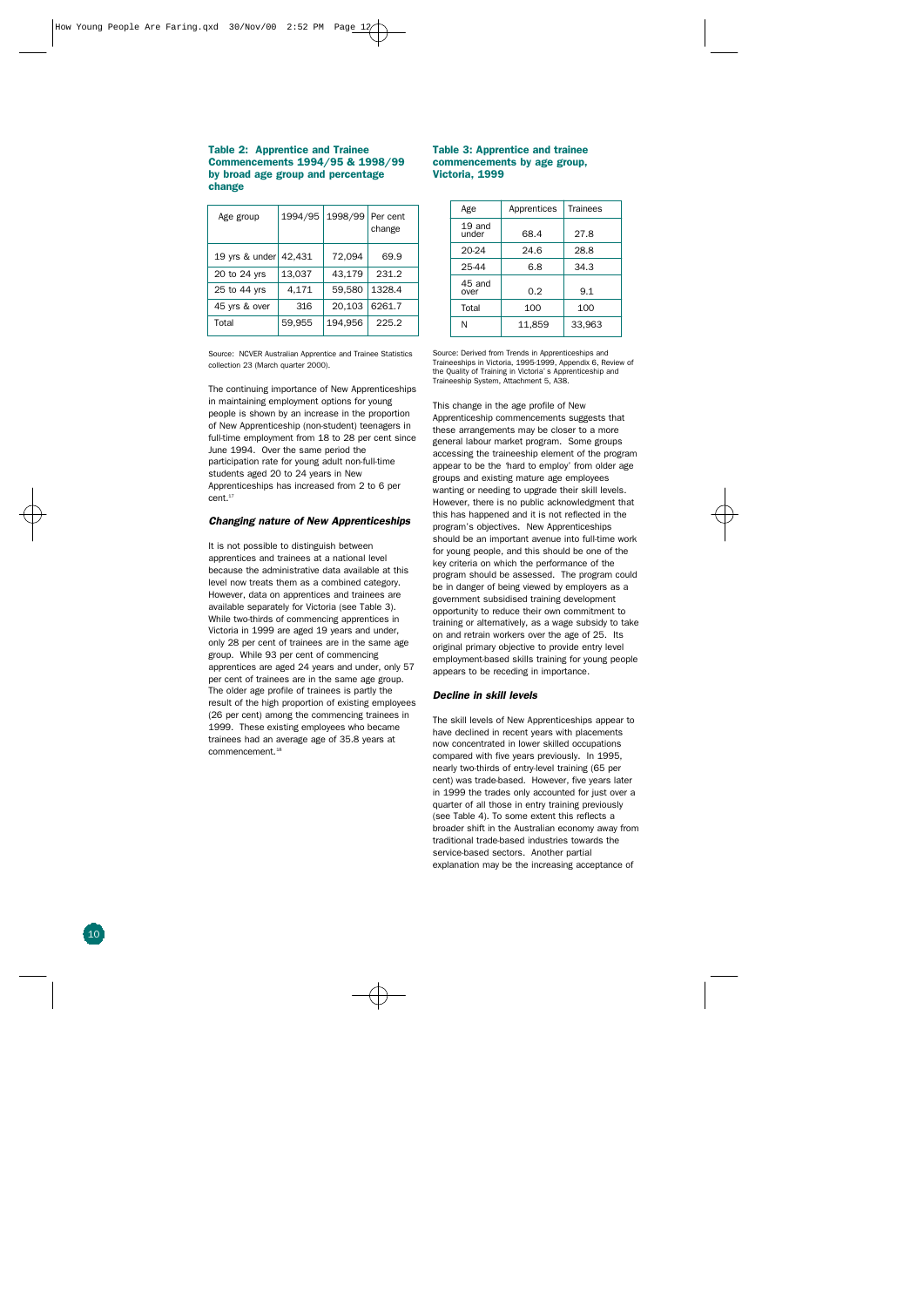New Apprenticeships in non-traditional areas. However, it is important to note that most placements in 1999 are at skill levels lower than that of the trades equivalent.

#### **Table 4: Occupational profile of apprentices & trainees, 1995 and 1999, per cent**

| Occupation                                               | 1995  | 1999  |
|----------------------------------------------------------|-------|-------|
| 1. Managers & Administrators                             | 1.2   | 1.1   |
| 2. Professionals                                         | 0.2   | 0.7   |
| 3. Associate Professionals                               | 2.6   | 3.6   |
| 4. Trades and Related Workers                            | 64.6  | 27.3  |
| 5. Advanced Clerical &<br>Service Workers                | 0.1   | 0.0   |
| 6. Intermediate Clerical Sales<br>& Service Workers      | 19.1  | 27.1  |
| 7. Intermediate Production &<br><b>Transport Workers</b> | 1.4   | 5.4   |
| 8. Elementary Clerical Sales &<br>Service Workers        | 5.7   | 20.4  |
| 9. Labourers & Related<br>Workers                        | 5.1   | 14.4  |
| Total                                                    | 100.0 | 100.0 |

Source: NCVER Australian Apprentice and Trainee Statistics - January to March quarter, 2000.

#### The skill profile of New Apprentice

commencements in 1999 is now at the low end of the formal skill spectrum (Skill Levels IV and V) compared with 1995 (see Table 5). Lower-skilled occupations account for two-thirds of all placements in 1999 (67 per cent) compared with just below a third in 1995. These lower-skilled jobs are over represented in the New Apprentice skill profile as jobs at these skill levels in the workforce at large account for only half of all jobs.

#### **Table 5: Comparison of the skill profile of New Apprenticeship placements in 1995, 1999 and with all employees 1999, per cent**

|                 | <b>New</b>  | New         |           |
|-----------------|-------------|-------------|-----------|
|                 | Apprentices | Apprentices | All       |
|                 | 1995        | 1999        | employees |
| Skill Level L   | 1.4         | 1.8         | 24.3      |
| Skill Level II  | 2.6         | 3.6         | 10.0      |
| Skill Level III | 64.7        | 27.3        | 16.2      |
| Skill Level IV  | 20.5        | 32.5        | 27.7      |
| Skill Level V   | 10.8        | 34.8        | 21.8      |
| Total           | 100.0       | 100.0       | 100.0     |

In terms of New Apprenticeships and the Australian Qualifications Framework (AQF), the proportion of Level II Certificates increased between 1995 and 1999 from just over a quarter to a third. New Apprenticeships in 1999 are still heavily concentrated at the Certificate II and III levels with only a small proportion of certificates (4 per cent) at Level IV and above (see Table 6). These data suggest that some New Apprenticeships may not be a strong foundation for career advancement but merely a means of access to a job that may have limited possibilities. Further investigation, using a longitudinal survey, is required to find out the career path of people with Level II certificates in these occupations.

#### **Table 6: New Apprenticeship commencements by AQF level, 1995 and 1999, per cent\***

|  | Cert Cert Cert Cert<br>Ш       |     | Adv | IV   Diploma   Diploma Unknown   Total |       |
|--|--------------------------------|-----|-----|----------------------------------------|-------|
|  | 1995   1.8   25.8   71.0   0.4 | 0.0 | 0.0 | 0.8                                    | 100.0 |
|  | 1999   0.1   33.2   63.1   3.5 | 0.1 | 0.0 | 0.0                                    | 100.0 |

\* the unknowns for 1995 (9.2 per cent) have been allocated according to the distribution of certificates for each occupation level.

Source: NCVER, March quarter, 2000.

#### **Young people and access to training opportunities**

Employed young people in Australia are more likely to be dissatisfied than other age groups with their access to training opportunities. A recent survey of 8,000 employees conducted for Morgan and Banks found that 60 per cent of young people aged 19 to 24 years stated that lack of employerprovided training is limiting their career. The proportion of young people who were dissatisfied with their access to opportunities to train through their employment was much higher than for the other age groups surveyed (see Table 7). $18$ 

#### **Table 7: Do you feel that lack of employer-provided training is limiting your career?**

| Age group | Yes  | No   | Total |
|-----------|------|------|-------|
| 19-24 yrs | 60.3 | 39.7 | 100   |
| 25-34 yrs | 42.9 | 57.1 | 100   |
| 35-44 yrs | 35.9 | 64.1 | 100   |
| 45-54 yrs | 29.2 | 70.9 | 100   |
| $55+$ yrs | 21.7 | 78.3 | 100   |

Source: Survey for Morgan & Banks, October, 2000.

Source: NCVER, March quarter, 2000.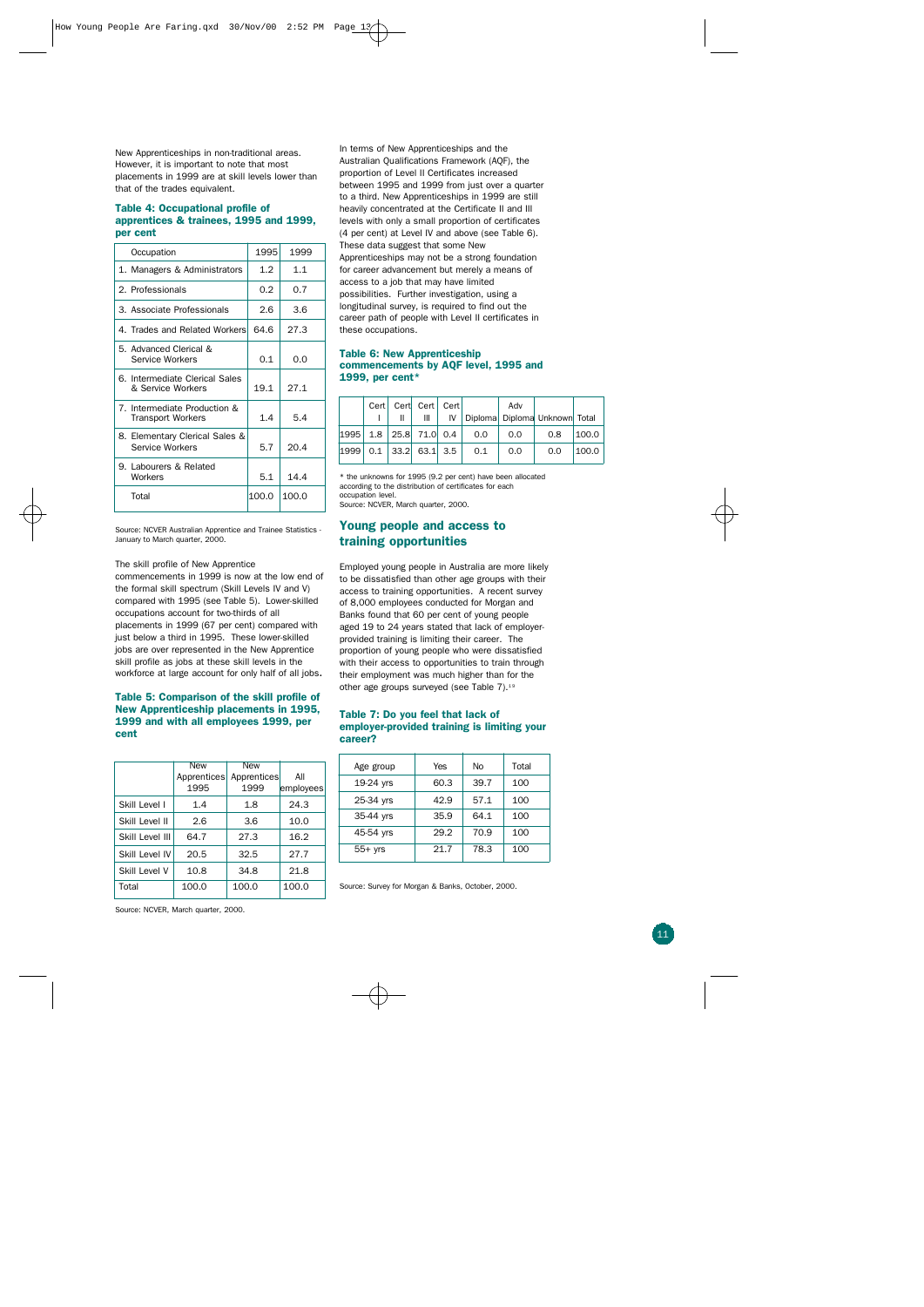The survey results presented in Table 7 sugges t young people view access to training opportunitie s through work as an important fringe benefit . Young people's degree of commitment to their employer and hence their decision to stay rathe r than to change jobs is likely to depend in no small part on this. A regular independent survey i s needed to gauge the extent to which employer s provide access to training and display th e attributes of being a good employer. This shoul d be seen as an important tool to encourag e investment in skills development on a continuin g basis .

#### *Non completion s*

No regular information is published on Ne w Apprentice non-completions, and previousl y published data are limited in its scope an d analysis. A study analysing the level of non completion of apprentices commencing betwee n July 1994 and June 1996 estimated an attritio n rate of between 20 and 30 per cent for th e apprentice intakes studied.<sup>21</sup>

A DETYA study of traineeship non-completio n notes that for 1996 (the recent full year for whic h information was available for the study), th e attrition rate was 44 per cent. Trainees with lo w levels of educational attainment and those wh o were unemployed prior to commencing a traineeship were most at risk of failing t o complete their traineeship. However, non completion rates for those who had complete d Year 12 qualifications or who had had little or no prior unemployment were still around a third (3 5 to 36 per cent). $22$  Fifty-five per cent of noncompleters left their traineeship voluntarily, mainl y because of perceptions by former trainees tha t wages were too low, actual training was no t provided and poor workplace relations. Regular and up-to-date analysis of New Apprentice non completions compared to young people's jo b retention overall is needed to assess th e effectiveness of and opportunities to improve th e program .

#### **Need for better measurabl e outcome s**

Young job seekers are still regarded by many employers as unattractive compared to jobseeker s who are older, and therefore, seen as mor e experienced. Clearly a combination of formal training and the acquisition of work-tested skill s are basic assets 'at risk' young people need t o compete with other age groups in the labou r market. Merely providing incentives to employer s to take on young people and to provide som e training opportunities may not be enough to hel p them in the medium term. Early school leavers

able to gain work but provided with only limite d access to training are not likely to escape from a cycle of insecure work and unemployment<sup>23</sup> Young people's job retention and job quality (measure d through wage levels) need also be part of an y performance assessment of how they are faring i n the labour market.

Young people are not served by the dual messages of the New Apprenticeships program . On the one hand, the program is viewed as part o f Australia's skill formation process, with the aim i n particular of addressing skill shortages.<sup>25</sup> On the other hand, New Apprenticeships are seen b y government as a vehicle to "improve employmen t prospects for young people through a range o f school to work pathways".<sup>26</sup> These tensions between skill formation and labour marke t objectives are also reflected in program fundin g and administration .

Conflicting labour market and skill formatio n objectives for New Apprenticeships means tha t Federal and State Governments often judg e success differently. From the labour marke t program perspective of the Commonwealth, take up and retention statistics are the relevan t measures used to assess performance.<sup>27</sup> However, for State governments with their mor e direct responsibility for the publicly funde d vocational educational and training system , meeting the skill needs of employers is likely t o be a more important measure of performance .

From the perspective of young people, greater clarity from governments about the objectives o f New Apprenticeships is required. This clarit y should include information in the form o f performance measures related to its objectives . The following performance indicators ar e proposed:

- . the participation rate of young people in New Apprenticeships (as a proportion of nonstudent full-time jobs held by 15 to 19 and 20 to 24 year olds);
- . the access of 20 to 24 year old non-students to full-time employment compared to other age groups ;
- . AQF certificate level of New Apprenticeship commencements by occupation compared with occupations rated by extent to which skill shortages experienced;
- . The employment destinations and wage levels of New Apprenticeship graduates by age and occupation ;
- . New Apprentice graduate satisfaction levels with the employment and trainin g arrangements;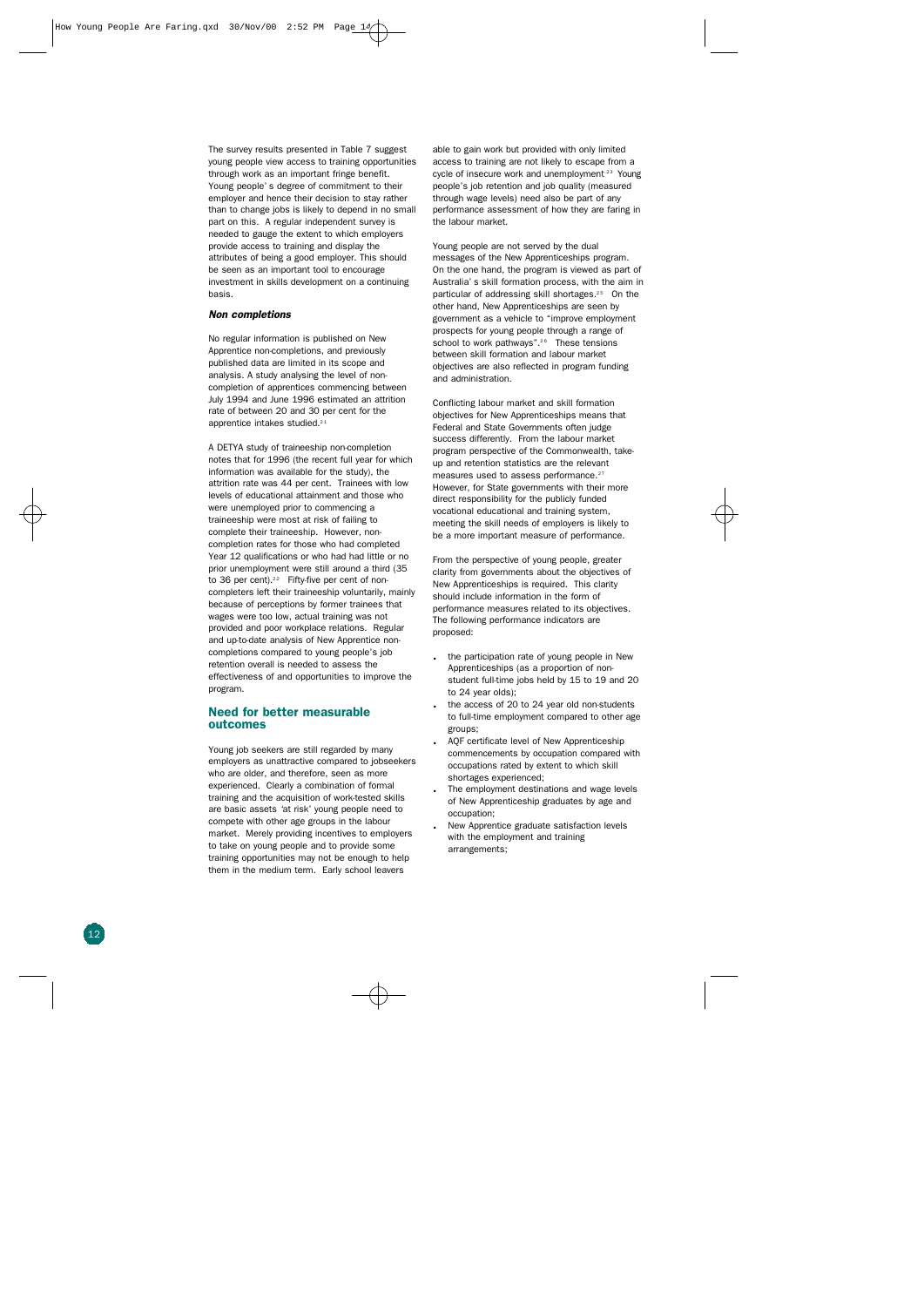- . Up-to-date information on non-completion rates by occupation and employment size of workplace and employing enterprise; and
- . The type and extent of access to training opportunities for different age groups provided by employers and how this is changing from year to year.

The best way to collect information and monitor program effectiveness is to focus on young people themselves and other parties involved such as employers and parents. It is also important for young people, coping with a sometimes hostile labour market, that there be consistent performance indicators for all forms of government-funded assistance available to young people from the end of compulsory school age. Armed with this knowledge, they can make wellinformed decisions about what post compulsory school pathway to pursue in terms of its relative effectiveness.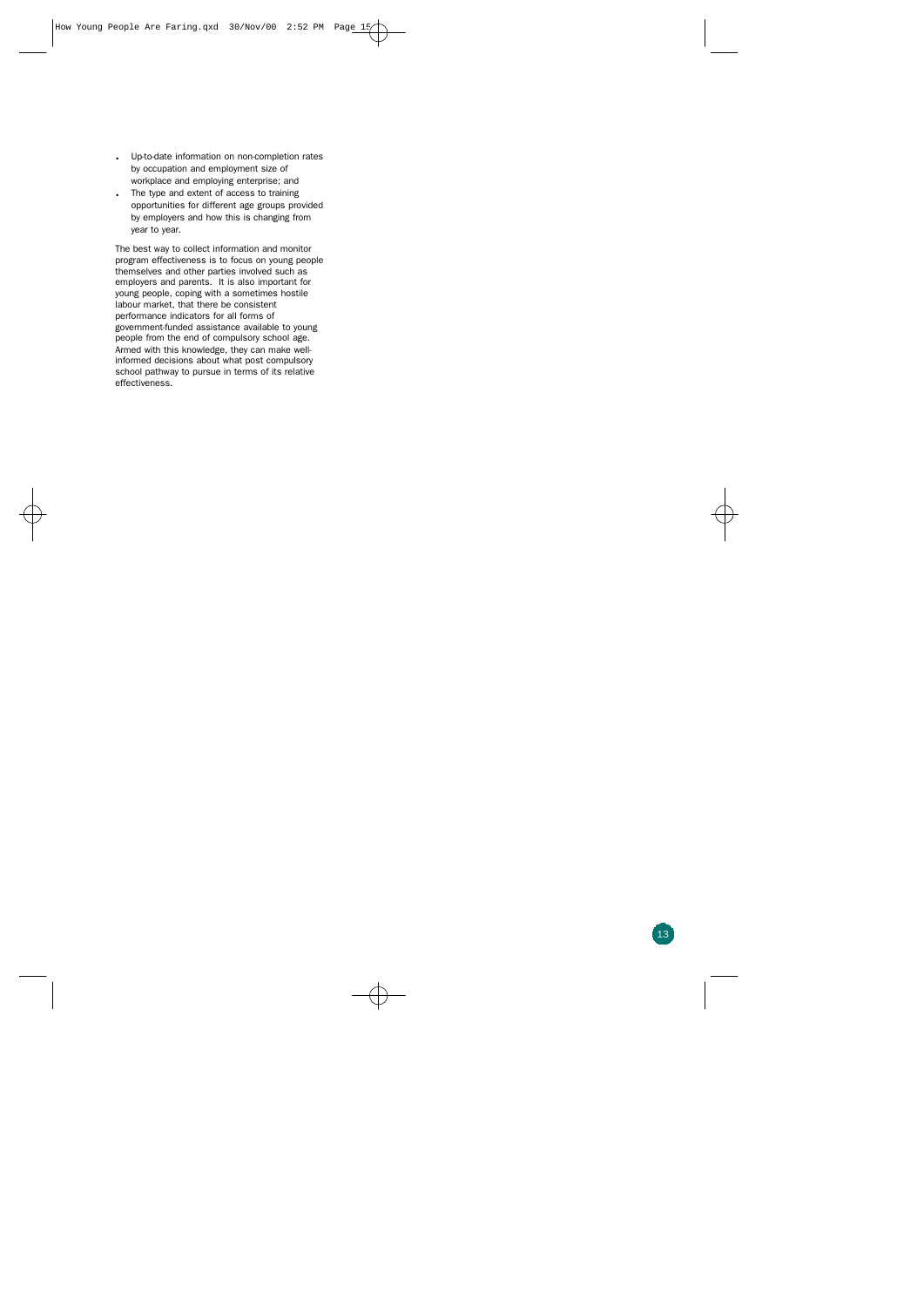### **Conclusion**

The size of the 'at risk' group of teenagers of young people aged 15 to 19 years has declined over the last decade or more in line with improved economic conditions. In similar fashion, the proportion of young adults aged 20 to 24 years that could be considered as being 'at risk' in the labour market has improved. However, in both instances, it is fair to claim that these improvements are not dramatic, especially compared to other age groups in the labour market. A significant group of young people 'at risk' can be identified from both point in time and longitudinal data. Young people remain at the back of the hiring queue.

The supplementary report on training and young people confirms this trend. Nearly a third of New Apprenticeships, traditionally a primary entry level point into the workforce for young people, are now taken up by people aged 25 years and over, many of whom are existing employees. The proportion of young people aged 15 to 19 in New Apprenticeships has decreased from 71 per cent in 1994/95 to 37 per cent of the total number in 1998/99.

The education levels of young people have also improved over time. However, in 1999, the threshold education level specified by Australian governments was not attained by nearly a fifth of 19 year olds. International comparisons also show that Australia, in terms of this basic educational coverage, is performing poorly.

Labour markets are increasingly differentiated by skills and the risk of unemployment is unequally distributed among skill groups. This suggests that education attainment and young people's chances of gaining employment are intimately linked. Young people in most OECD countries who have not completed upper secondary education are more vulnerable to unemployment. Early school leavers are particularly vulnerable. Many of these young people are caught in a low income cycle of intermittent work and unemployment.

Australia's pathways from school to work should be judged by how well they address the needs of young people most vulnerable in the labour market. Extending this analysis to a regional level would enable the development of 'risk profiles' for young people which could be used to assess the effectiveness of local institutions such as schools, employment services providers and, not least, the response of young people themselves to available opportunities.<sup>28</sup>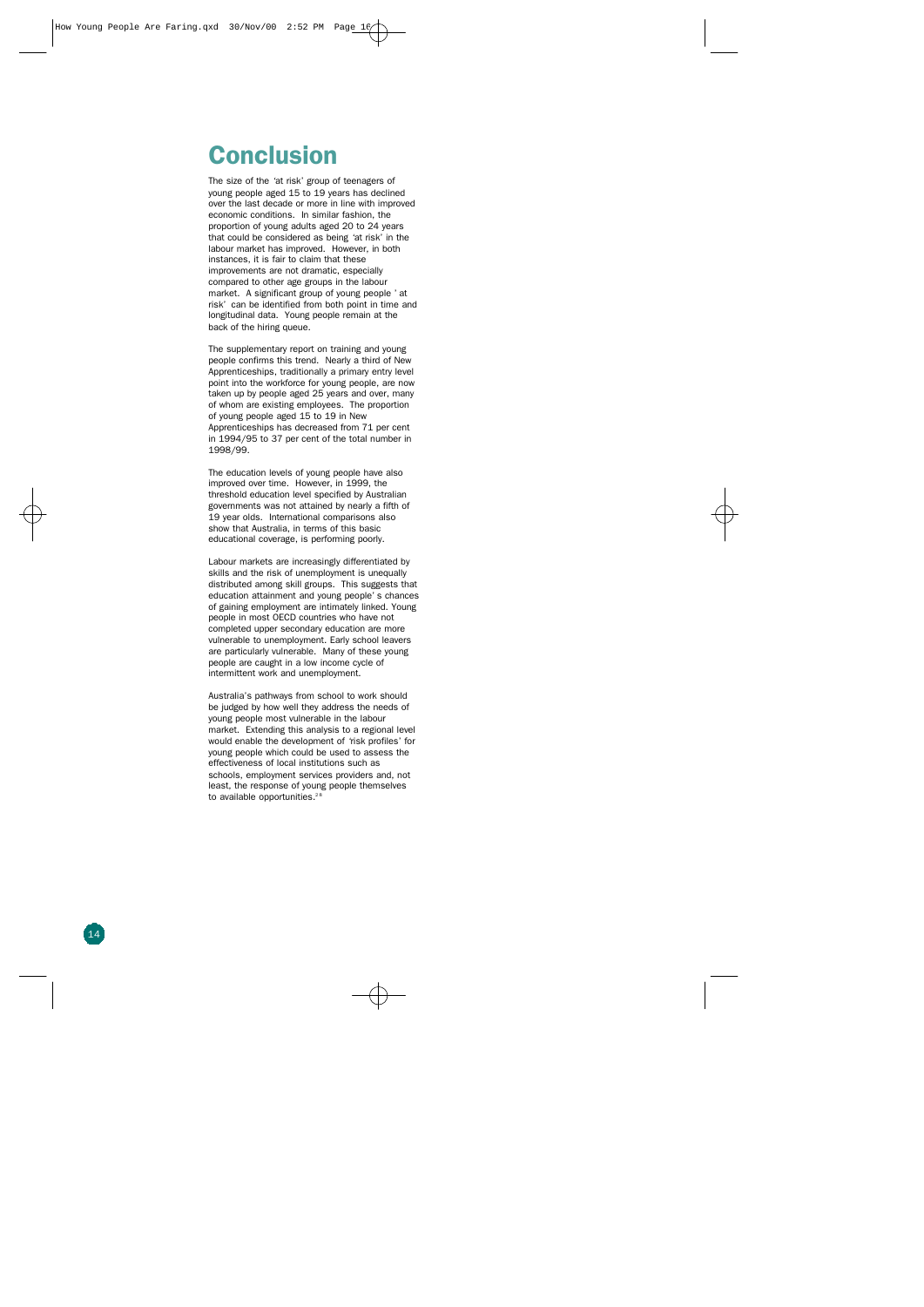## **Notes**

- 1 I would like to thank Drs John Spierings of the Dusseldorp Skills Forum and Phillip McKenzie of the Australian Council for Educational Research for their close reading of this paper, suggested editorial changes and useful feedback on substantive matters.
- <sup>2</sup>The chief Australian data sources are the Australian Bureau of Statistics' monthly*Labour Force Survey* and the annual *Transition from Education to Work* series. The major international data source is *Education at a Glance: OECD Indicators* 2000 edition.
- McKenzie, P, 2000, 'Pathways for Youth in Australia', paper presented to the conference on Vocational Training and Lifelong Learning in Australia and Germany, Australia Centre, University of Potsdam, Germany, 29-31 May, p 7.
- Data from the Australian Youth Survey show that of the 15 to 24 year olds in part-time casual work in 1990, 56 per cent are not in full-time permanent jobs in 1994. The same result holds for non-student part-time casual workers in 1990, with 55 per cent not in full-time permanent jobs in 1994 (see Gaston, N and Timcke, D, 'Do casual workers find full-time employment? Evidence from the Australian Youth Survey', *The Economic Record* Vol 75, No 231, Dec 1999, Table 2, p 339). See also Lamb S., Dwyer P., and Wyn J., 'Non-completion of School in Australia: The Changing Patterns of Participation and Outcomes', *LSAY Research Report* No 16, ACER, Melbourne, 2000.
- <sup>5</sup>Except Tasmania where compulsory schooling ends at age 16.
- <sup>6</sup> Labour Force Australia, May 1995 and May 2000, Cat.6223.0.
- McClelland and Macdonald report, using 1997 labour force data, that 78 per cent of young women not in education and not in the labour force have dependants (McClelland and Macdonald in *Australia's Young Adults: The Deepening Divide*, Dusseldorp Skills Forum, Sydney, 1999, Table 6).
- The estimates for the marginally attached for 20 to 24 year olds are based on September 1999 data and include all in the age group not in the labour force, including those in full-time education.
- <sup>9</sup> Another measure is the unemployment to population ratio for the non-student population. This helps to control for the higher proportion of students who are actively seeking part-time work in countries such as Australia.
- In *How Young People are Faring 1999* we excluded those young adults who had not completed Year 12 but who were still in secondary or tertiary study. This group has been included this year as a more accurate way of capturing the educational attainment of young adults. The impact is to increase the proportion of young adults reaching higher levels of educational attainment.
- 11 ANTA, 1999, *Annual National Report 1999, Vocational Education & Training Performance Volume 3, p 21.*<br>12 APS 1999, *Innestian from Education to Work, Australia, Cet 622*7.0, Table 17, p 20.
- <sup>12</sup> ABS, 1999, *Transition from Education to Work, Australia.* Cat 6227.0, Table 17, p 20.<br><sup>13</sup> Ibid
- $13$  *Ibid.*<br> $15$  **NCV**
- <sup>15</sup> NCVER, 2000, Australian Apprentice and Trainee Statistics April to June Quarter.
- <sup>16</sup> "Introducing New Apprentices', www.newapprenticeships.gov.au/employer/intronacs.htm
- <sup>17</sup> ABS Labour Force Survey, various years, Table 11 and Table 12.<br><sup>18</sup> *Trands in Appropriate hips and Traineechins in Victoria*, 1995-19
- 1 8 *Trends in Apprenticeships and Traineeships in Victoria, 1995-1999*, Appendix 6, Review of the Quality of Training in Victoria's Apprenticeship and Traineeship System, p A25.
- <sup>19</sup> Morgan & Banks, 2000, *No Train, No Gain: Access To Quality Training May Reduce Staff Turnover By Two-Thirds*, Press Release, 16 October. Data supplied by Morgan & Banks.
- 2 0 DETYA, 2000, *Attrition in Apprenticeships An analysis of apprentices commencing between July 1994 and June 1996*. Available at www.detya.gov.au
- <sup>21</sup> DETYA, 2000, Attrition in Apprenticeships An analysis of apprentices commencing between July 1994 *and June 1996*. Available at www.detya.gov.au
- <sup>22</sup> DETYA, 1999, *Traineeship Non-completion*. Available at www.detya.gov.au
- <sup>23</sup> Tony Kryger of the Australian Parliamentary Library's Statistics Group in a research note on Casual Employment (24 August 1999) notes that ABS survey findings support the conclusion that for many, casual employment does not lead to a permanent job but rather is likely to result in a cycle of involuntary employment arrangements and insecure and irregular employment (see ABS, Australians' Employment and Unemployment Patterns 1994-1997 Cat. No. 6286.0). Specifically the Survey found that those jobseekers at May 1995 who were in a casual job at September 1996, only about a fifth had progressed to a permanent job one year later and a quarter were no longer in any job at all.
- <sup>25</sup> Dr Kemp, Media Release *Skills Shortages In Traditional Trades Can Be Reversed* National Skills Forum K055 Friday 28 April 2000.
- <sup>26</sup> DETYA, 2000, Agency Budget Statements DETYA Section 2 Outcome 2.
- <sup>27</sup> DETYA, 1999, *Annual Report 1998-99*, Programme 3: Vocational Education and Training, Performance Information, Sub-programme 3.1: Industry Training Support.
- <sup>28</sup> One example of such a 'risk' profile in relation to the school to work transition has been developed by the Boston Consulting Group. See Boston Consulting Group, 2000, "Early intervention to reduce longterm unemployment", *BCA Papers*, Vol 2, No 1, April. www.bca.com.au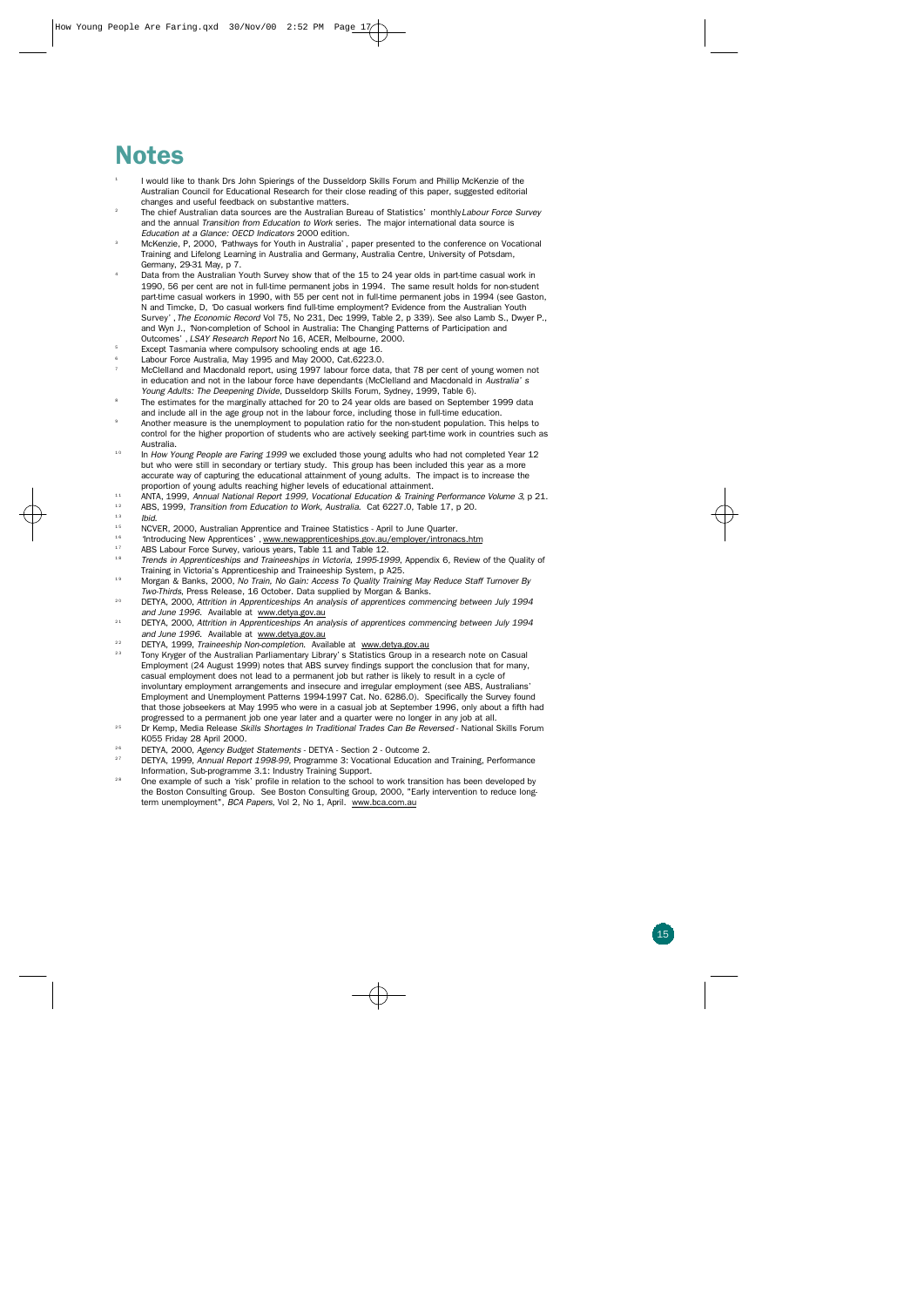#### **Attachment 1.**

**Table A1: Proportion of 15 to 19 year olds not in full-time education or full-time employment, May 1988 to May 2000, per cent**

|        | Per cent |  |
|--------|----------|--|
| May 88 | 14.5     |  |
| May 89 | 12.3     |  |
| May 90 | 13.9     |  |
| May 91 | 16.5     |  |
| May 92 | 17.1     |  |
| May 93 | 16.7     |  |
| May 94 | 17.0     |  |
| May 95 | 15.9     |  |
| May 96 | 16.4     |  |
| May 97 | 15.4     |  |
| May 98 | 15.8     |  |
| May 99 | 14.5     |  |
| May 00 | 14.4     |  |

#### Source: derived from Labour Force Australia, specified years, Cat 6223.0, Table 11.

#### **Attachment 2.**

**Table A2: Percentage of young people aged 15 to 19 years that have neither enrolled in nor completed upper secondary education, OECD countries in rank order, specified years, per cent**

| Rank<br>order  | <b>OECD</b><br>countries | Year | 15-19 yrs<br>Per cent |
|----------------|--------------------------|------|-----------------------|
| $\mathbf{1}$   | Korea                    | 1997 | $0.5\,$               |
| $\overline{2}$ | Sweden                   | 1998 | 4.8                   |
| 3              | France                   | 1998 | 5.2                   |
| 4              | Finland                  | 1998 | 5.4                   |
| 5              | Canada                   | 1998 | 8.7                   |
| 6              | Belgium                  | 1998 | 9.3                   |
| 7              | <b>Netherlands</b>       | 1998 | 9.5                   |
| 8              | Switzerland              | 1999 | 11.0                  |
| 9              | Australia                | 1998 | 14.5                  |
| 10             | Czech Republic           | 1998 | 14.9                  |
| 11             | Denmark                  | 1997 | 16.0                  |
| 12             | Spain                    | 1998 | 20.2                  |
| 12             | Italy                    | 1998 | 20.2                  |
| 14             | Portugal                 | 1998 | 24.6                  |
|                | Country mean             |      | 13.4                  |

Source: OECD, 2000, *Education at a Glance: OECD Indicators,* Table C2.4, p 149.